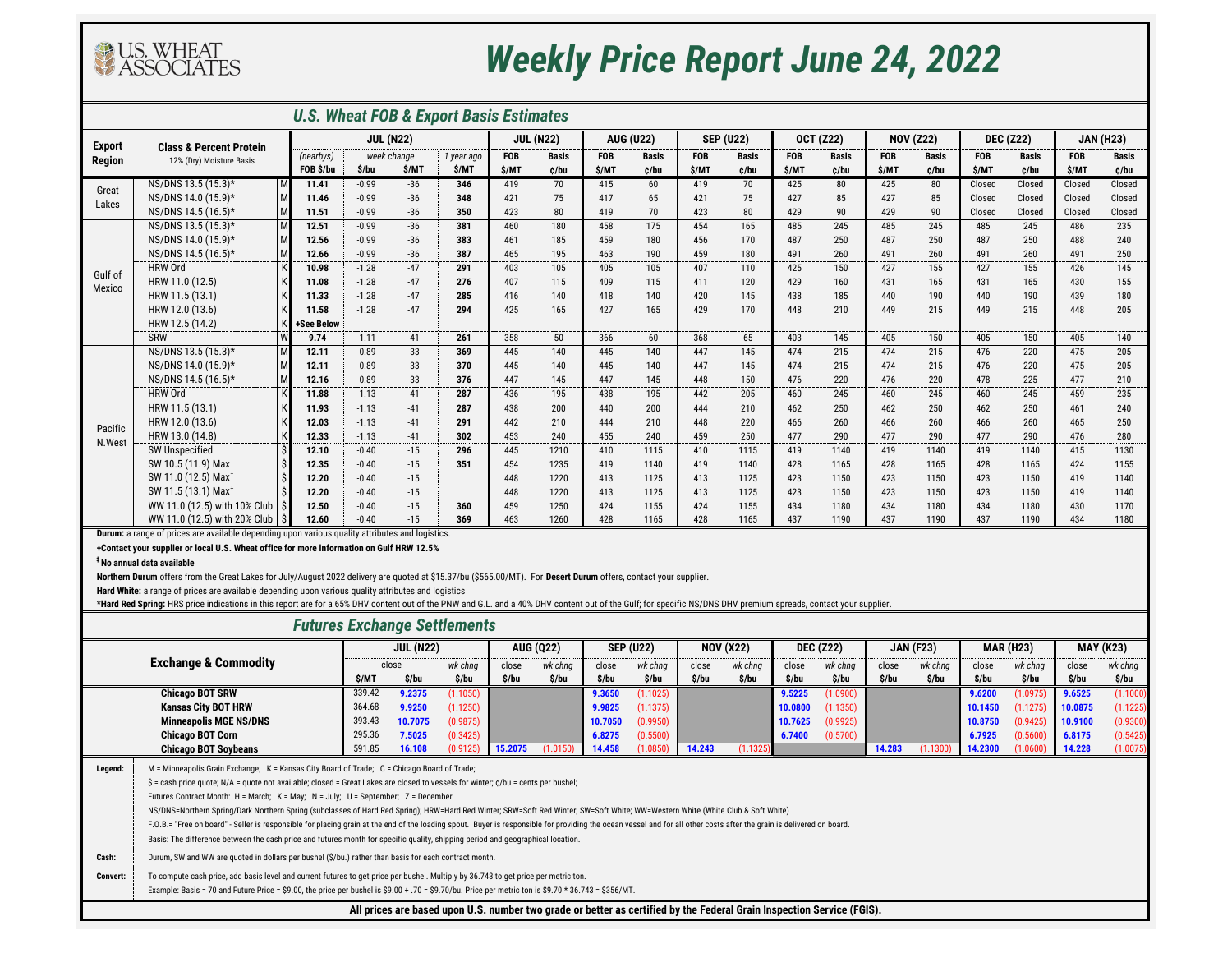

## *Weekly Price Report June 24, 2022*

| <b>Ocean Freight Rate Estimates for Nearby Delivery</b><br>U.S. dollars/metric ton |                                                                                                                                     |           |              |               |          |                    |         |               |                 |                                                                                                                     |
|------------------------------------------------------------------------------------|-------------------------------------------------------------------------------------------------------------------------------------|-----------|--------------|---------------|----------|--------------------|---------|---------------|-----------------|---------------------------------------------------------------------------------------------------------------------|
| Export                                                                             | Import                                                                                                                              |           | <b>Handy</b> | Handymax      | Panamax  | Freight Index**    | General | Grain Freight | Number of       | <b>Ocean Freight Rate Indices</b>                                                                                   |
| Region                                                                             | Region                                                                                                                              |           | 25-30 TMT    | 40-46 TMT     | 54+ TMT  | <b>Week Ending</b> | Index   | Index         | <b>Fixtures</b> | 650                                                                                                                 |
| U.S. Gulf                                                                          | Mexico (Veracruz)                                                                                                                   |           | 31           | 27            |          | 6/24/2022          | 503.1   | 595.5         | 420             |                                                                                                                     |
| U.S. Gulf                                                                          | W. South America (Peru/Ecu)                                                                                                         |           |              |               | 60       | 6/17/2022          | 509.5   | 595.5         | 497             |                                                                                                                     |
| U.S. Gulf                                                                          | S. South America (Chile)                                                                                                            |           |              |               | 76       | 6/10/2022          | 514.1   | 601.0         | 487             | 600                                                                                                                 |
| U.S. Gulf                                                                          | N. South America (Colombia)                                                                                                         |           | 45           | 45            | 46       | 6/3/2022           | 514.4   | 601.0         | 229             |                                                                                                                     |
| U.S. Gulf                                                                          | E. South America (Brazil)                                                                                                           |           |              | 46            |          | 5/27/2022          | 517.4   | 601.0         | 438             | 550                                                                                                                 |
| U.S. Gulf                                                                          | West Africa (Nigeria)                                                                                                               |           | 65           |               |          | 5/20/2022          | 517.9   | 601.0         | 413             |                                                                                                                     |
| U.S. Gulf                                                                          | East Mediterranean (Italy)                                                                                                          |           | 78           |               |          | 5/13/2022          | 510.0   | 597.2         | 443             |                                                                                                                     |
| U.S. Gulf                                                                          | West Mediterranean (Morocco)                                                                                                        |           | 73           |               |          | 5/6/2022           | 501.6   | 597.2         | 320             | 500                                                                                                                 |
| U.S. Gulf                                                                          | Persian Gulf (Iraq)                                                                                                                 |           |              |               | 139      | 4/29/2022          | 496.7   | 597.2         | 511             |                                                                                                                     |
| U.S. Gulf                                                                          | Middle East (Egypt)                                                                                                                 |           |              |               | 74       | 4/22/2022          | 495.0   | 597.2         | 470             | 450                                                                                                                 |
| U.S. Gulf                                                                          | Japan                                                                                                                               |           |              | 79            |          | 4/14/2022          | 494.7   | 595.2         | 391             | Dec-21<br>Apr-22<br>$Jun-22$<br>$Jun-21$<br>Aug-21<br>Oct-21<br>Feb-22                                              |
| Mid Atlantic                                                                       | N. South America (Venezuela)                                                                                                        |           | 44           |               |          | 4/8/2022           | 496.1   | 595.2         | 546             | -Grain Freight Index<br>-General Index                                                                              |
|                                                                                    |                                                                                                                                     |           |              |               |          | 4/1/2022           | 497.3   |               |                 |                                                                                                                     |
| Mid Atlantic                                                                       | West Africa (Nigeria)                                                                                                               |           | 63           |               |          |                    |         | 599.3         | 510             |                                                                                                                     |
| Mid Atlantic                                                                       | Middle East (Egypt)                                                                                                                 |           |              |               | 73       | 3/25/2022          | 501.8   | 599.3         | 481             | <b>Handymax Freight Estimates</b>                                                                                   |
| St. Lawrence                                                                       | N. South America (Venezuela)                                                                                                        |           | 20           |               |          | 3/18/2022          | 504.6   | 601.2         | 433             | 55                                                                                                                  |
| St. Lawrence                                                                       | Europe/Rotterdam                                                                                                                    |           |              |               | 61       | 3/11/2022          | 488.8   | 576.8         | 499             | 50                                                                                                                  |
| <b>Great Lakes</b>                                                                 | East Mediterranean (Italy)                                                                                                          |           | 99           |               |          | 3/4/2022           | 474.3   | 570.7         | 522             | 45                                                                                                                  |
| <b>Great Lakes</b>                                                                 | West Mediterranean (Spain)                                                                                                          |           | 98           |               |          | 2/25/2022          | 471.3   | 566.3         | 501             | $\overline{5}$ 40                                                                                                   |
| <b>Great Lakes</b>                                                                 | Europe/Rotterdam                                                                                                                    |           | 96           |               |          | 2/18/2022          | 465.8   | 565.1         | 490             |                                                                                                                     |
| <b>Great Lakes</b>                                                                 | West Mediterranean (Morocco)                                                                                                        |           | 100          |               |          | 2/11/2022          | 463.3   | 564.1         | 540             | $\frac{5}{2}$<br>$\frac{1}{2}$<br>$\frac{1}{2}$<br>$\frac{1}{2}$<br>$\frac{1}{2}$<br>$\frac{1}{2}$<br>$\frac{1}{2}$ |
| <b>PNW</b>                                                                         | W. South America (Peru/Ecu)                                                                                                         |           | 62           |               |          | 2/4/2022           | 462.7   | 526.6         | 404             |                                                                                                                     |
| PNW                                                                                | S. South America (Chile)                                                                                                            |           | 65           |               |          | 1/28/2022          | 464.6   | 561.4         | 523             | 25                                                                                                                  |
| PNW                                                                                | N. South America (Colombia)                                                                                                         |           | 55           |               |          | 1/21/2022          | 470.7   | 566.3         | 495             | 20                                                                                                                  |
| PNW                                                                                | Persian Gulf (Iraq)                                                                                                                 |           |              |               | 112      | 1/14/2022          | 494.9   | 596.3         | 563             |                                                                                                                     |
| PNW                                                                                | Middle East (Egypt)                                                                                                                 |           |              |               | 75       | 1/7/2022           | 494.9   | 596.3         | 563             | 15<br>Feb-22<br>Apr-22<br>$Jun-22$<br>Dec-21<br>Aug-21<br>Oct-21<br>Jun-21                                          |
| PNW                                                                                | East Africa (Djibouti/Mombasa)                                                                                                      |           |              | 76            | 80       | 12/29/2021         | 494.5   | 596.3         | 517             |                                                                                                                     |
| PNW                                                                                | South Asia (Mal/Indon/Phil/Sing)                                                                                                    |           |              |               | 40       | 12/24/2021         | 501.6   | 596.3         | 517             | -Mexico Gulf origin<br>Japan PNW origin                                                                             |
| PNW                                                                                | Taiwan                                                                                                                              |           |              | 59            | 69       | 12/17/2021         | 498.1   | 596.3         | 480             |                                                                                                                     |
| <b>PNW</b>                                                                         | South Korea                                                                                                                         |           |              | 50            | 60       | 12/10/2021         | 501.6   | 596.3         | 517             | <b>Selected Exchange Rates</b>                                                                                      |
| PNW                                                                                | Japan                                                                                                                               |           |              | 45            |          | 12/3/2021          | 499.1   | 596.3         | 484             | 1.00<br>1.50                                                                                                        |
|                                                                                    | Sources: *Trade representatives and recent shipments, **Maritime Research, Inc., ***Nominal Major Currencies, Federal Reserve Board |           |              |               |          |                    |         |               |                 |                                                                                                                     |
|                                                                                    |                                                                                                                                     |           |              |               |          |                    |         |               |                 | 1.45<br>0.95                                                                                                        |
|                                                                                    | Summary of Foreign Currency Exchange Rates (versus \$1 U.S.)                                                                        |           |              |               |          |                    |         |               |                 | 1.40                                                                                                                |
| <b>Week Ending</b>                                                                 | Index***                                                                                                                            | Argentina | Australia    | <b>Brazil</b> | Canada   | Egypt              | EU      | Japan         | Russia          | Dollar/Euro<br>0.90                                                                                                 |
| 6/24/22                                                                            | N/A                                                                                                                                 | 124.23    | 1.441        | 5.257         | 1.291    | 18.74              | 0.948   | 135.2         | 54.17           | 1.35                                                                                                                |
| 6/17/22                                                                            | 121.3                                                                                                                               | 122.84    | 1.442        | 5.129         | 1.302    | 18.70              | 0.953   | 135.0         | 57.22           | U.S. Dollar/ Canadian Dollar<br>U.S.<br>0.85                                                                        |
| 6/10/22                                                                            | 120.2                                                                                                                               | 121.79    | 1.417        | 4.980         | 1.276    | 18.69              | 0.951   | 134.4         | 57.47           | 1.30                                                                                                                |
| 6/3/22                                                                             | 118.4                                                                                                                               | 120.66    | 1.387        | 4.778         | 1.259    | 18.60              | 0.933   | 130.9         | 63.59           | 0.80<br>1.25                                                                                                        |
| 6/24/21                                                                            | 112.4                                                                                                                               | 45.17     | 1.318        | 4.912         | 1.232    | 15.64              | 0.838   | 110.9         | 72.25           |                                                                                                                     |
| 6/24/17                                                                            | N/A                                                                                                                                 | 16.289    | 1.318        | 3.296         | 1.324    | 18.135             | 0.894   | 111.8         | 58.79           | 0.75<br>1.20<br>Feb-22<br>Apr-22<br>Aug-21<br>Dec-21<br><b>Jun-22</b><br>Jun-21<br>Oct-21                           |
| 1 year change                                                                      | N/A                                                                                                                                 | 175.04%   | 9.26%        | 7.01%         | 4.81%    | 19.81%             | 13.10%  | 21.95%        | $-25.03%$       |                                                                                                                     |
| 5 year change                                                                      | N/A                                                                                                                                 | 662.68%   | 9.30%        | 59.49%        | $-2.47%$ | 3.33%              | 5.99%   | 20.92%        | $-7.86%$        | - Canadian Dollar<br>∙ Furo                                                                                         |
|                                                                                    |                                                                                                                                     |           |              |               |          |                    |         |               |                 |                                                                                                                     |

The weekly prices as reported by U.S. Wheat Associates are compiled through research from numerous market sources, including U.S. wheat exporters of all classes from various U.S. ports. The prices reported are representati

of number two grade and the proteins indicated. **They are not intended to represent offers nor should importers of U.S. wheat rely upon them as such. Additional factors may alter these prices significantly.** 

These factors may include: (1) payment terms (differing from cash against documents which are the terms used in the U.S. Wheat Associates price report); (2) various quality factors, and method of quality certification; (3)

(USW prices represent Free on Board and do not include loading rate quarantees, stevedoring costs or other elevator tariff charges); (4) different delivery periods than indicated in monthly prices reported by U. S. Wheat A

U.S. Wheat Associates recommends regular contact with exporters of U.S. wheat in order to receive offers representative of your requirements.

This contact will allow importers to review contract terms and better understand the U.S. grading system, role and function of the Federal Grain Inspection Service (FGIS).

Contact: For questions, please contact Michael Anderson at manderson@uswheat.org.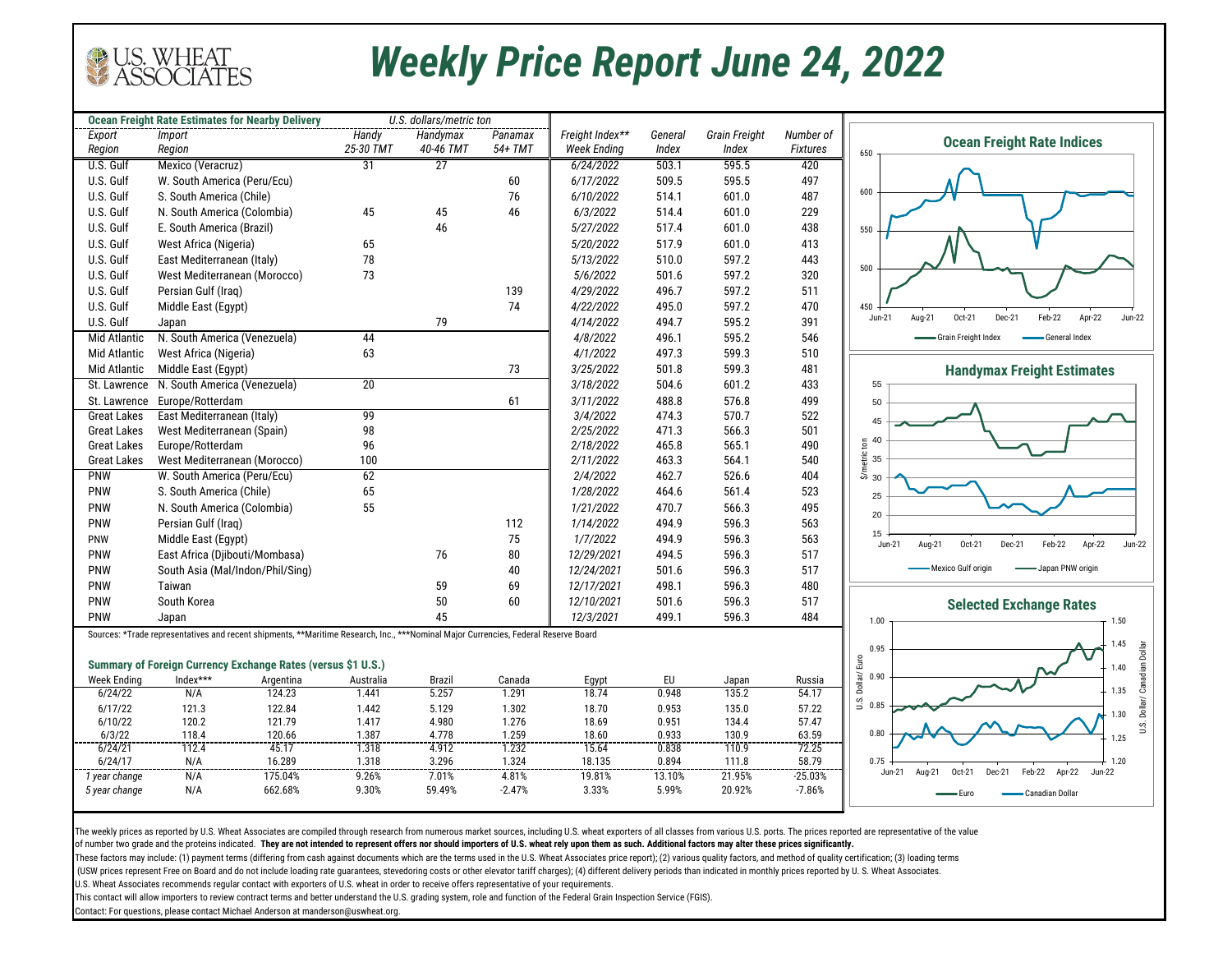Weekly Price Report June 24, 2022 *Weekly Price Report June 24, 2022*